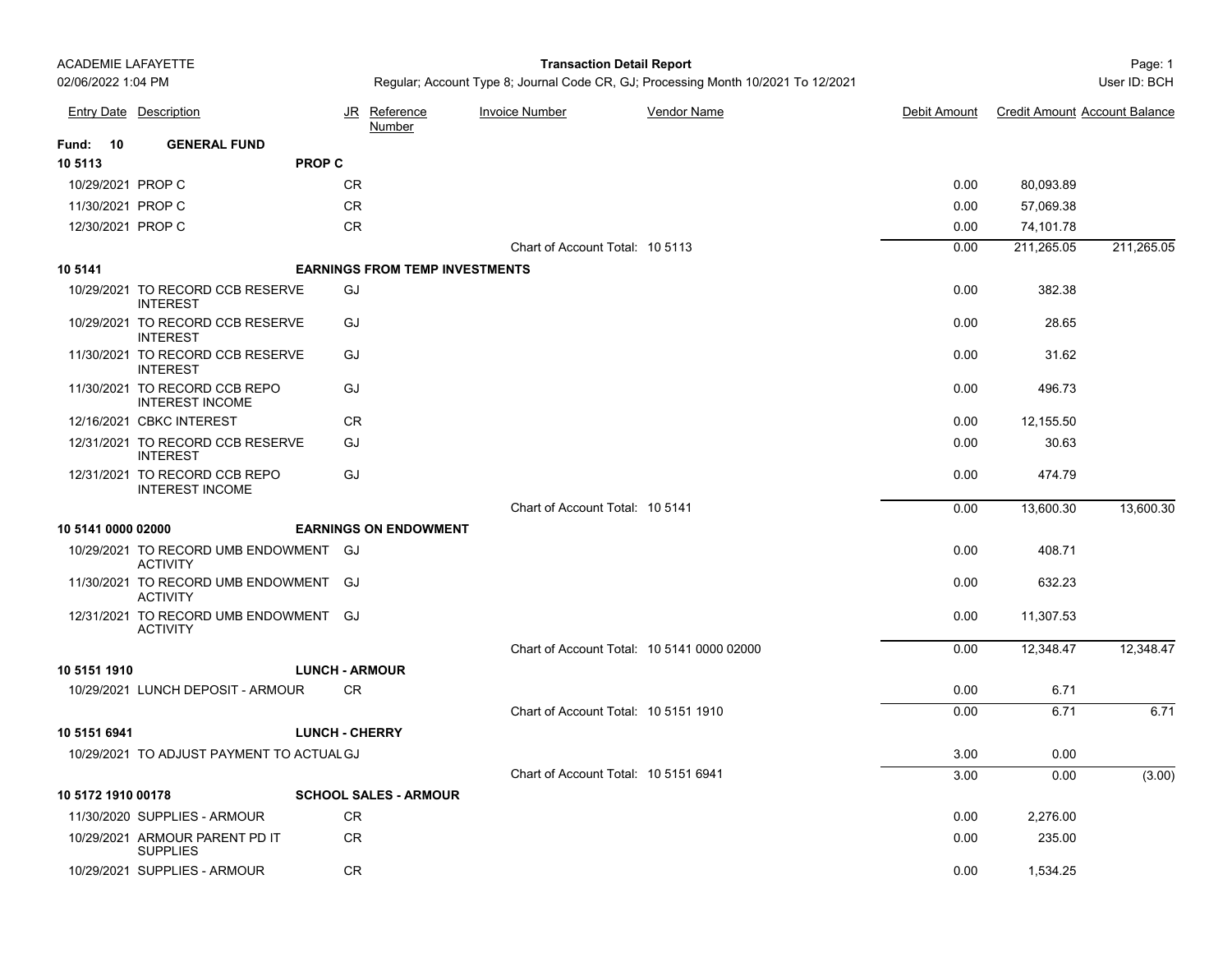# Page: 2 **Transaction Detail Report**

|                        | <b>Entry Date Description</b>                                    | JR        | <u>Reference</u><br>Number             | <b>Invoice Number</b>                      | <b>Vendor Name</b>                             | Debit Amount | <b>Credit Amount Account Balance</b> |          |
|------------------------|------------------------------------------------------------------|-----------|----------------------------------------|--------------------------------------------|------------------------------------------------|--------------|--------------------------------------|----------|
| 10 5172 1910 00178     |                                                                  |           | <b>SCHOOL SALES - ARMOUR</b>           |                                            |                                                |              |                                      |          |
|                        | 11/30/2021 ARMOUR PARENT PD SCHOOL<br><b>SUPPLIES</b>            | CR.       |                                        |                                            |                                                | 0.00         | 226.75                               |          |
|                        | 12/31/2021 ARMOUR PARENT PD SUPPLIES                             | CR        |                                        |                                            |                                                | 0.00         | 30.00                                |          |
|                        | 12/31/2021 SUPPLIES - ARMOUR                                     | CR        |                                        |                                            |                                                | 0.00         | 195.53                               |          |
|                        | 12/31/2021 Reversal: SUPPLIES - ARMOUR                           | CR.       |                                        |                                            |                                                | 195.53       | 0.00                                 |          |
|                        | 12/31/2021 Correction: SUPPLIES - ARMOUR                         | <b>CR</b> |                                        |                                            |                                                | 0.00         | 195.53                               |          |
|                        | 12/31/2021 Reversal: Correction: SUPPLIES -<br><b>ARMOUR</b>     | <b>CR</b> |                                        |                                            |                                                | 195.53       | 0.00                                 |          |
|                        | 12/31/2021 Correction: Correction: SUPPLIES - CR<br><b>ARMOU</b> |           |                                        |                                            |                                                | 0.00         | 195.53                               |          |
|                        |                                                                  |           |                                        | Chart of Account Total: 10 5172 1910 00178 |                                                | 391.06       | 4,888.59                             | 4,497.53 |
| 10 5172 6940 00178     |                                                                  |           | <b>SCHOOL SALES - OAK</b>              |                                            |                                                |              |                                      |          |
|                        | 10/29/2021 SUPPLIES - OAK                                        | <b>CR</b> |                                        |                                            |                                                | 0.00         | 102.41                               |          |
|                        | 11/30/2021 OAK PARENT PD SCHOOL<br><b>SUPPLIES</b>               | <b>CR</b> |                                        |                                            |                                                | 0.00         | 417.76                               |          |
|                        | 12/31/2021 OAK PARENT PD SUPPLIES                                | CR        |                                        |                                            |                                                | 0.00         | 251.90                               |          |
|                        | 12/31/2021 SUPPLIES - OAK                                        | <b>CR</b> |                                        |                                            |                                                | 0.00         | 9.31                                 |          |
|                        | 12/31/2021 Reversal: SUPPLIES - OAK                              | CR.       |                                        |                                            |                                                | 9.31         | 0.00                                 |          |
|                        | 12/31/2021 Correction: SUPPLIES - OAK                            | <b>CR</b> |                                        |                                            |                                                | 0.00         | 9.31                                 |          |
|                        |                                                                  |           |                                        | Chart of Account Total: 10 5172 6940 00178 |                                                | 9.31         | 790.69                               | 781.38   |
| 10 5172 6941 00000 072 |                                                                  |           | <b>BOOK FAIR INCOME - CHERRY</b>       |                                            |                                                |              |                                      |          |
|                        | 11/30/2021 BOOK FAIR                                             | <b>CR</b> |                                        |                                            |                                                | 0.00         | 3,618.69                             |          |
|                        |                                                                  |           |                                        |                                            | Chart of Account Total: 10 5172 6941 00000 072 | 0.00         | 3,618.69                             | 3,618.69 |
| 10 5172 6941 00178     |                                                                  |           | <b>SCHOOL SALES - CHERRY</b>           |                                            |                                                |              |                                      |          |
|                        | 11/30/2020 SUPPLIES - CHERRY                                     | <b>CR</b> |                                        |                                            |                                                | 0.00         | 46.00                                |          |
|                        | 10/29/2021 SUPPLIES - CHERRY                                     | <b>CR</b> |                                        |                                            |                                                | 0.00         | 54.39                                |          |
|                        | 11/30/2021 CHERRY PARENT PD SCHOOL<br><b>SUPPLIES</b>            | <b>CR</b> |                                        |                                            |                                                | 0.00         | 70.00                                |          |
|                        |                                                                  |           |                                        | Chart of Account Total: 10 5172 6941 00178 |                                                | 0.00         | 170.39                               | 170.39   |
| 10 5179 1910 00171     |                                                                  |           | <b>PARENT PAID FIELD TRIP - ARMOUR</b> |                                            |                                                |              |                                      |          |
|                        | 11/30/2020 FIELD TRIP - ARMOUR                                   | <b>CR</b> |                                        |                                            |                                                | 0.00         | 373.00                               |          |
|                        | 12/31/2021 ARMOUR PARENT PD FIELD TRIP CR                        |           |                                        |                                            |                                                | 0.00         | 98.00                                |          |
|                        | 12/31/2021 FIELD TRIP - ARMOUR                                   | <b>CR</b> |                                        |                                            |                                                | 0.00         | 14.70                                |          |
|                        | 12/31/2021 Reversal: FIELD TRIP - ARMOUR                         | CR        |                                        |                                            |                                                | 14.70        | 0.00                                 |          |
|                        | 12/31/2021 Correction: FIELD TRIP - ARMOUR CR                    |           |                                        |                                            |                                                | 0.00         | 14.70                                |          |
|                        |                                                                  |           |                                        | Chart of Account Total: 10 5179 1910 00171 |                                                | 14.70        | 500.40                               | 485.70   |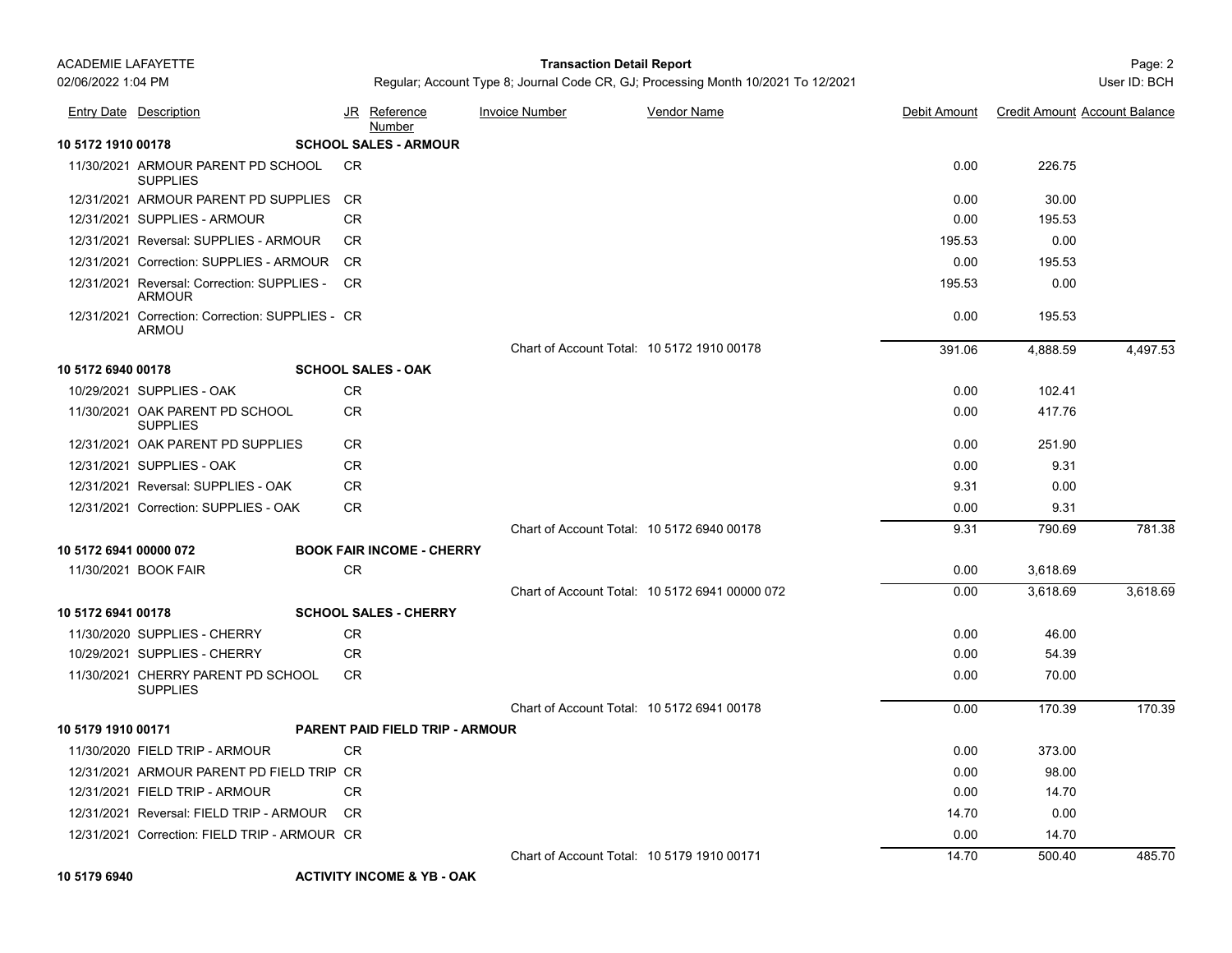# Page: 3 **Transaction Detail Report**

|                        | <b>Entry Date Description</b>                                |                    |           | JR Reference<br><b>Number</b>         | <b>Invoice Number</b>                | <b>Vendor Name</b>                             | Debit Amount | <b>Credit Amount Account Balance</b> |           |
|------------------------|--------------------------------------------------------------|--------------------|-----------|---------------------------------------|--------------------------------------|------------------------------------------------|--------------|--------------------------------------|-----------|
| 10 5179 6940           |                                                              |                    |           | <b>ACTIVITY INCOME &amp; YB - OAK</b> |                                      |                                                |              |                                      |           |
|                        | 12/31/2021 OAK YEARBOOK                                      |                    | <b>CR</b> |                                       |                                      |                                                | 0.00         | 15.00                                |           |
|                        |                                                              |                    |           |                                       | Chart of Account Total: 10 5179 6940 |                                                | 0.00         | 15.00                                | 15.00     |
| 10 5191                |                                                              |                    |           | <b>RENTAL OF BUILDING</b>             |                                      |                                                |              |                                      |           |
| 10/29/2021 RENTALS     |                                                              |                    | CR        |                                       |                                      |                                                | 0.00         | 10,000.00                            |           |
| 11/30/2021 RENTALS     |                                                              |                    | CR        |                                       |                                      |                                                | 0.00         | 10,000.00                            |           |
| 12/31/2021 RENTALS     |                                                              |                    | <b>CR</b> |                                       |                                      |                                                | 0.00         | 10,000.00                            |           |
|                        |                                                              |                    |           |                                       | Chart of Account Total: 10 5191      |                                                | 0.00         | 30,000.00                            | 30,000.00 |
| 10 5192 0000 00000 194 |                                                              | <b>ANNUAL FUND</b> |           |                                       |                                      |                                                |              |                                      |           |
|                        | 11/30/2020 ANNUAL FUND                                       |                    | CR.       |                                       |                                      |                                                | 0.00         | 125.00                               |           |
|                        | 10/29/2021 ANNUAL FUND                                       |                    | CR        |                                       |                                      |                                                | 0.00         | 8,093.30                             |           |
|                        | 10/29/2021 ANNUAL FUND                                       |                    | CR        |                                       |                                      |                                                | 0.00         | 101.93                               |           |
|                        | 10/29/2021 TO RECLASSIFY ANNUAL FUND<br><b>CONTRIBUTIONS</b> |                    | GJ        |                                       |                                      |                                                | 0.00         | 110.00                               |           |
|                        | 11/30/2021 ANNUAL FUND                                       |                    | <b>CR</b> |                                       |                                      |                                                | 0.00         | 15,118.51                            |           |
|                        | 11/30/2021 TO RECLASS ANNUAL FUND<br><b>CONTRIBUTIONS</b>    |                    | GJ        |                                       |                                      |                                                | 0.00         | 110.00                               |           |
|                        | 12/31/2021 ANNUAL FUND                                       |                    | CR        |                                       |                                      |                                                | 0.00         | 18,892.70                            |           |
|                        | 12/31/2021 TO RECLASSIFY ANNUAL FUND<br><b>CONTRIBUTIONS</b> |                    | GJ        |                                       |                                      |                                                | 0.00         | 110.00                               |           |
|                        |                                                              |                    |           |                                       |                                      | Chart of Account Total: 10 5192 0000 00000 194 | 0.00         | 42.661.44                            | 42.661.44 |
| 10 5192 0000 00009 194 |                                                              |                    |           | <b>ANNUAL FUND RAFFLE</b>             |                                      |                                                |              |                                      |           |
| 10/29/2021 RAFFLE      |                                                              |                    | CR        |                                       |                                      |                                                | 0.00         | 43,400.22                            |           |
| 11/30/2021 RAFFLE      |                                                              |                    | <b>CR</b> |                                       |                                      |                                                | 0.00         | 74.00                                |           |
|                        |                                                              |                    |           |                                       |                                      | Chart of Account Total: 10 5192 0000 00009 194 | 0.00         | 43.474.22                            | 43.474.22 |
| 10 5192 0000 00101     |                                                              |                    |           | <b>PARENT ASSOCIATION</b>             |                                      |                                                |              |                                      |           |
|                        | 11/30/2020 HOLIDAY ART MART                                  |                    | CR.       |                                       |                                      |                                                | 0.00         | 497.60                               |           |
|                        | 10/29/2021 CLASS SUPPLIES SALE                               |                    | <b>CR</b> |                                       |                                      |                                                | 0.00         | 2,524.29                             |           |
|                        | 10/29/2021 CASH RECEIPTS REVERSAL                            |                    | CR        |                                       |                                      |                                                | 2,524.29     | 0.00                                 |           |
|                        | 10/29/2021 CLASS SUPPLIES SALE                               |                    | CR        |                                       |                                      |                                                | 0.00         | 2,524.29                             |           |
|                        | 11/30/2021 DONATION - STUDENT<br><b>ACTIVITIES</b>           |                    | CR        |                                       |                                      |                                                | 0.00         | 989.37                               |           |
|                        | 12/07/2021 CORRECT CASH RECEIPTS                             |                    | CR.       |                                       |                                      |                                                | 0.00         | 2,524.29                             |           |
|                        | 12/07/2021 CLASS SUPPLIES SALE                               |                    | <b>CR</b> |                                       |                                      |                                                | 0.00         | 2,524.29                             |           |
|                        | 12/07/2021 CLASS SUPPLIES SALE                               |                    | CR        |                                       |                                      |                                                | 2,524.29     | 0.00                                 |           |
|                        | 12/07/2021 CASH RECEIPTS CORRECTION                          |                    | <b>CR</b> |                                       |                                      |                                                | 2,524.29     | 0.00                                 |           |
|                        | 12/30/2021 RESTAURANT NIGHT<br><b>FUNDRAISER</b>             |                    | <b>CR</b> |                                       |                                      |                                                | 0.00         | 530.00                               |           |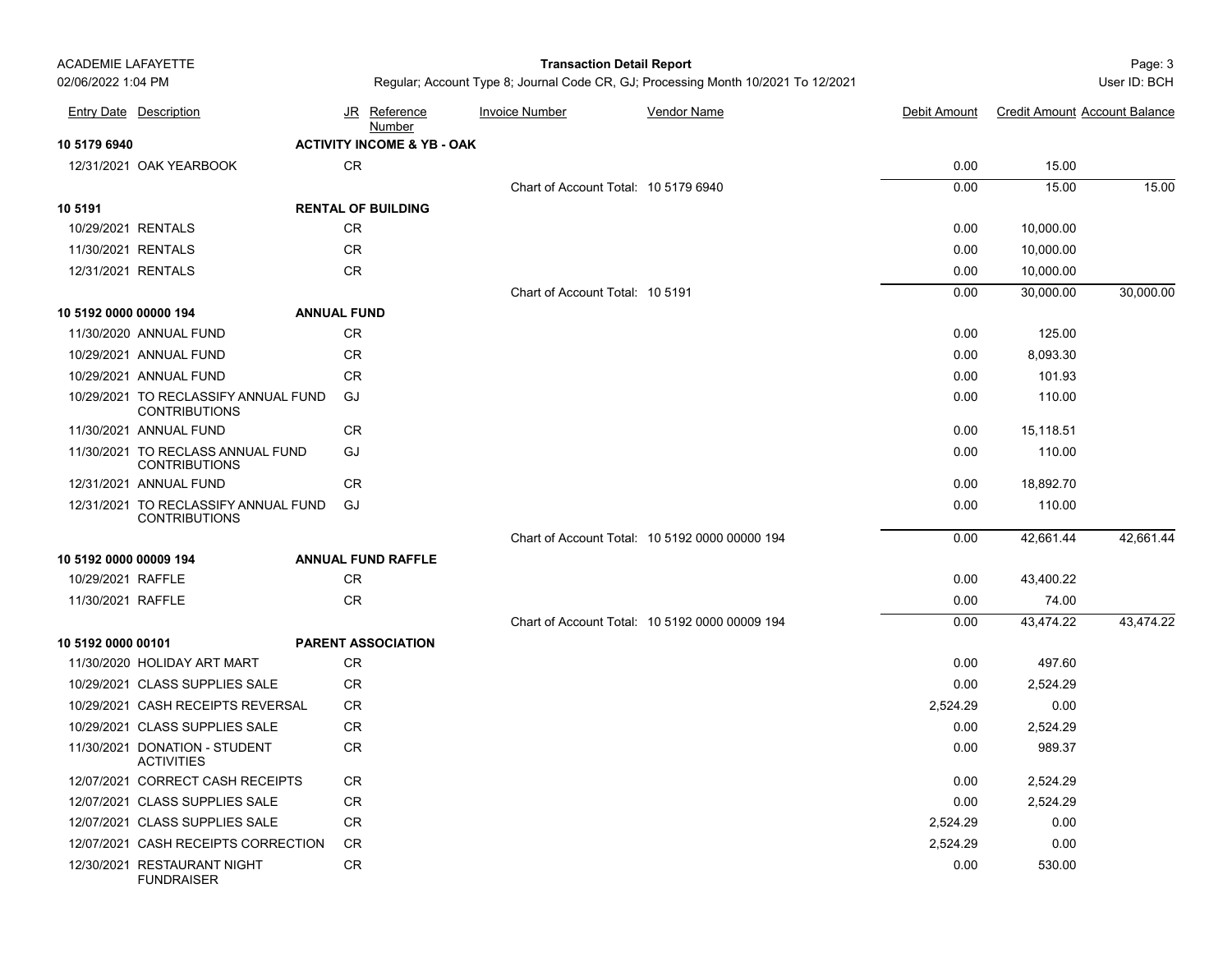## Page: 4 **Transaction Detail Report**

|                        | <b>Entry Date Description</b>                               |                         | JR Reference<br><b>Number</b>        | <b>Invoice Number</b> | <b>Vendor Name</b>                             | Debit Amount | <b>Credit Amount Account Balance</b> |            |
|------------------------|-------------------------------------------------------------|-------------------------|--------------------------------------|-----------------------|------------------------------------------------|--------------|--------------------------------------|------------|
| 10 5192 0000 00101     |                                                             |                         | <b>PARENT ASSOCIATION</b>            |                       |                                                |              |                                      |            |
|                        | 12/30/2021 THANKFUL LUNCHEON<br><b>DONATIONS</b>            | CR                      |                                      |                       |                                                | 0.00         | 1,536.00                             |            |
|                        | 12/30/2021 HOLIDAY ART MART<br><b>FUNDRAISER</b>            | CR                      |                                      |                       |                                                | 0.00         | 2,883.60                             |            |
|                        |                                                             |                         |                                      |                       | Chart of Account Total: 10 5192 0000 00101     | 7,572.87     | 16,533.73                            | 8,960.86   |
| 10 5192 0000 00101 121 |                                                             | <b>SPIRITWEAR SALES</b> |                                      |                       |                                                |              |                                      |            |
|                        | 10/29/2021 MS MIXER                                         | CR                      |                                      |                       |                                                | 0.00         | 823.50                               |            |
|                        | 10/29/2021 CASH RECEIPTS REVERSAL                           | <b>CR</b>               |                                      |                       |                                                | 367.00       | 0.00                                 |            |
|                        | 10/29/2021 SPIRITWEAR                                       | <b>CR</b>               |                                      |                       |                                                | 0.00         | 367.00                               |            |
|                        | 10/29/2021 SPIRITWEAR                                       | <b>CR</b>               |                                      |                       |                                                | 0.00         | 367.00                               |            |
|                        | 12/07/2021 CORRECT CASH RECEIPTS                            | <b>CR</b>               |                                      |                       |                                                | 0.00         | 367.00                               |            |
|                        | 12/07/2021 CASH RECEIPTS CORRECTION                         | <b>CR</b>               |                                      |                       |                                                | 367.00       | 0.00                                 |            |
|                        | 12/07/2021 SPIRITWEAR                                       | CR                      |                                      |                       |                                                | 0.00         | 367.00                               |            |
|                        | 12/07/2021 SPIRITWEAR                                       | ${\sf CR}$              |                                      |                       |                                                | 367.00       | 0.00                                 |            |
|                        |                                                             |                         |                                      |                       | Chart of Account Total: 10 5192 0000 00101 121 | 1,101.00     | 2,291.50                             | 1,190.50   |
| 10 5192 0000 00101 131 |                                                             | <b>TRASH BAG SALES</b>  |                                      |                       |                                                |              |                                      |            |
|                        | 10/29/2021 TRASH BAG SALES                                  | CR                      |                                      |                       |                                                | 0.00         | 12,623.74                            |            |
|                        | 10/29/2021 CASH RECEIPTS REVERSAL                           | CR.                     |                                      |                       |                                                | 12,623.74    | 0.00                                 |            |
|                        | 10/29/2021 TRASH BAG SALES                                  | CR                      |                                      |                       |                                                | 0.00         | 12,623.74                            |            |
|                        | 12/07/2021 CASH RECEIPTS CORRECTION                         | <b>CR</b>               |                                      |                       |                                                | 12,623.74    | 0.00                                 |            |
|                        | 12/07/2021 CORRECT CASH RECEIPTS                            | CR                      |                                      |                       |                                                | 0.00         | 12,623.74                            |            |
|                        | 12/07/2021 TRASH BAG SALES                                  | ${\sf CR}$              |                                      |                       |                                                | 0.00         | 12,623.74                            |            |
|                        | 12/07/2021 TRASH BAG SALES                                  | CR                      |                                      |                       |                                                | 12,623.74    | 0.00                                 |            |
|                        |                                                             |                         |                                      |                       | Chart of Account Total: 10 5192 0000 00101 131 | 37,871.22    | 50,494.96                            | 12,623.74  |
| 10 5192 0000 00160     |                                                             |                         | <b>WILLIAM T. KEMPER FOUND GRANT</b> |                       |                                                |              |                                      |            |
|                        | 10/29/2021 WILLIAM KEMPER FOUND.<br><b>GRANT RESTRICTED</b> | <b>CR</b>               |                                      |                       |                                                | 0.00         | 75,000.00                            |            |
|                        |                                                             |                         |                                      |                       | Chart of Account Total: 10 5192 0000 00160     | 0.00         | 75,000.00                            | 75,000.00  |
| 10 5192 0000 00187     |                                                             |                         | <b>SCHOOLSMART KC GRANT</b>          |                       |                                                |              |                                      |            |
|                        | 12/31/2021 SSKC ARMOUR GRANT                                | CR                      |                                      |                       |                                                | 0.00         | 200,030.00                           |            |
|                        |                                                             |                         |                                      |                       | Chart of Account Total: 10 5192 0000 00187     | 0.00         | 200,030.00                           | 200,030.00 |
| 10 5192 0000 00188     |                                                             |                         | <b>SCHOOLSMART KC HS GRANT</b>       |                       |                                                |              |                                      |            |
|                        | 11/30/2021 SSKC HS GRANT                                    | CR                      |                                      |                       |                                                | 0.00         | 212,300.00                           |            |
|                        |                                                             |                         |                                      |                       | Chart of Account Total: 10 5192 0000 00188     | 0.00         | 212,300.00                           | 212,300.00 |
| 10 5192 0000 00420     |                                                             |                         | <b>FEDERAL CSP GRANT</b>             |                       |                                                |              |                                      |            |
|                        | 10/29/2021 FEDERAL CSP GRANT                                | CR                      |                                      |                       |                                                | 0.00         | 204,975.48                           |            |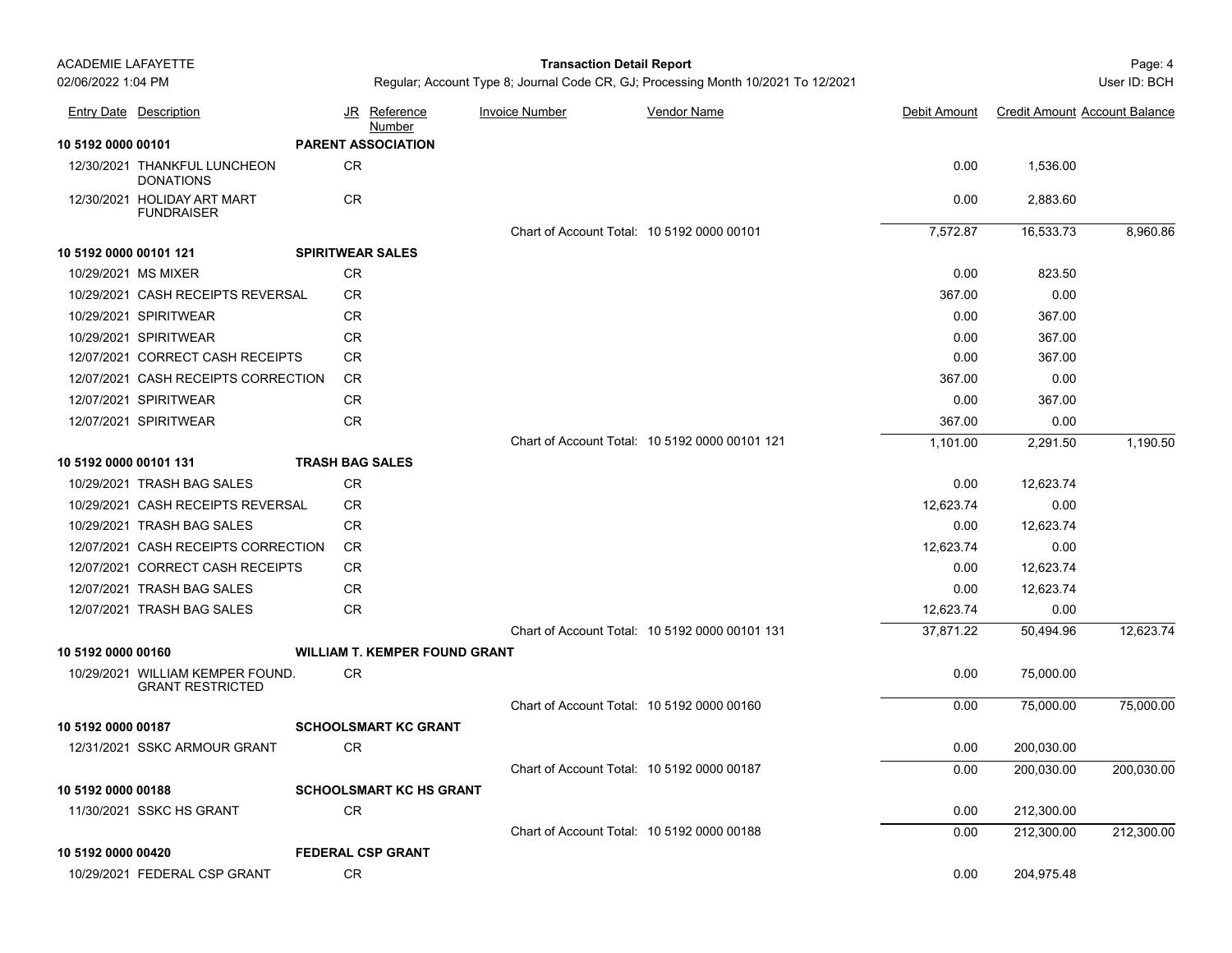| <b>ACADEMIE LAFAYETTE</b> |                                                             |                      |                             | <b>Transaction Detail Report</b>           |                                                                                   |              |                                      | Page: 5      |
|---------------------------|-------------------------------------------------------------|----------------------|-----------------------------|--------------------------------------------|-----------------------------------------------------------------------------------|--------------|--------------------------------------|--------------|
| 02/06/2022 1:04 PM        |                                                             |                      |                             |                                            | Regular; Account Type 8; Journal Code CR, GJ; Processing Month 10/2021 To 12/2021 |              |                                      | User ID: BCH |
|                           | <b>Entry Date Description</b>                               |                      | JR Reference<br>Number      | <b>Invoice Number</b>                      | <b>Vendor Name</b>                                                                | Debit Amount | <b>Credit Amount Account Balance</b> |              |
| 10 5192 0000 00420        |                                                             |                      | <b>FEDERAL CSP GRANT</b>    |                                            |                                                                                   |              |                                      |              |
|                           |                                                             |                      |                             | Chart of Account Total: 10 5192 0000 00420 |                                                                                   | 0.00         | 204,975.48                           | 204,975.48   |
| 10 5198                   |                                                             |                      | <b>OTHER LOCAL REVENUE</b>  |                                            |                                                                                   |              |                                      |              |
|                           | 10/29/2021 TO RECORD MO-941 DISCOUNTS GJ<br>AND FEES        |                      |                             |                                            |                                                                                   | 0.00         | 44.50                                |              |
|                           | 10/29/2021 TO RECORD MO-941 DISCOUNTS GJ<br>AND FEES        |                      |                             |                                            |                                                                                   | 0.00         | 44.50                                |              |
|                           | 11/30/2021 TO RECORD MO-941 DISCOUNTS GJ<br><b>AND FEES</b> |                      |                             |                                            |                                                                                   | 0.00         | 45.50                                |              |
|                           | 11/30/2021 TO RECORD MO-941 DISCOUNTS GJ<br><b>AND FEES</b> |                      |                             |                                            |                                                                                   | 0.00         | 45.50                                |              |
|                           | 12/31/2021 TO RECORD MO-941 DISCOUNTS GJ<br><b>AND FEES</b> |                      |                             |                                            |                                                                                   | 0.00         | 47.50                                |              |
|                           | 12/31/2021 TO RECORD MO-941 DISCOUNTS GJ<br>AND FEES        |                      |                             |                                            |                                                                                   | 0.00         | 47.50                                |              |
|                           |                                                             |                      |                             | Chart of Account Total: 10 5198            |                                                                                   | 0.00         | 275.00                               | 275.00       |
| 10 5311                   |                                                             | <b>BASIC FORMULA</b> |                             |                                            |                                                                                   |              |                                      |              |
|                           | 10/29/2021 BASIC FORMULA                                    | <b>CR</b>            |                             |                                            |                                                                                   | 0.00         | 1,038,452.00                         |              |
|                           | 10/29/2021 TO RECONCILE FUND 20 REV<br><b>AND EXP</b>       | GJ                   |                             |                                            |                                                                                   | 541,101.82   | 0.00                                 |              |
|                           | 11/30/2021 BASIC FORMULA                                    | <b>CR</b>            |                             |                                            |                                                                                   | 0.00         | 1,025,897.00                         |              |
|                           | 11/30/2021 TO RECONCILE FD 20 REV AND<br><b>EXP</b>         | GJ                   |                             |                                            |                                                                                   | 565,519.89   | 0.00                                 |              |
|                           | 11/30/2021 TO RECONCILE FUND 20 REV<br>AND EXP              | GJ                   |                             |                                            |                                                                                   | 0.00         | 250.00                               |              |
|                           | 11/30/2021 TO RECONCILE FUND 20 REV<br><b>AND EXP</b>       | GJ                   |                             |                                            |                                                                                   | 250.00       | 0.00                                 |              |
|                           | 11/30/2021 TO RECONCILE FUND 20 REV<br><b>AND EXP</b>       | GJ                   |                             |                                            |                                                                                   | 250.00       | 0.00                                 |              |
|                           | 12/30/2021 BASIC FORMULA - STATE MONIESCR                   |                      |                             |                                            |                                                                                   | 0.00         | 838,793.00                           |              |
|                           | 12/31/2021 TO RECONCILE FD 20 REV AND<br><b>EXP</b>         | GJ                   |                             |                                            |                                                                                   | 559,929.21   | 0.00                                 |              |
|                           |                                                             |                      |                             | Chart of Account Total: 10 5311            |                                                                                   | 1,667,050.92 | 2,903,392.00                         | 1,236,341.08 |
| 10 5319                   |                                                             |                      | <b>CLASSROOM TRUST FUND</b> |                                            |                                                                                   |              |                                      |              |
|                           | 10/29/2021 CLASSROOM TRUST FUND                             | CR                   |                             |                                            |                                                                                   | 0.00         | 48,451.01                            |              |
|                           | 11/30/2021 CLASSROOM TRUST                                  | CR                   |                             |                                            |                                                                                   | 0.00         | 31,981.34                            |              |
|                           | 12/30/2021 CLASSROOM TRUST FUND                             | CR                   |                             |                                            |                                                                                   | 0.00         | 45,049.76                            |              |
|                           |                                                             |                      |                             | Chart of Account Total: 10 5319            |                                                                                   | 0.00         | 125,482.11                           | 125,482.11   |
| 10 5397                   |                                                             |                      | <b>OTHER STATE REVENUE</b>  |                                            |                                                                                   |              |                                      |              |
|                           | 10/29/2021 KIPP KC CLOSURE<br>OVERPAYMENT REIMBURSEMEN      | CR.                  |                             |                                            |                                                                                   | 0.00         | 2,374.90                             |              |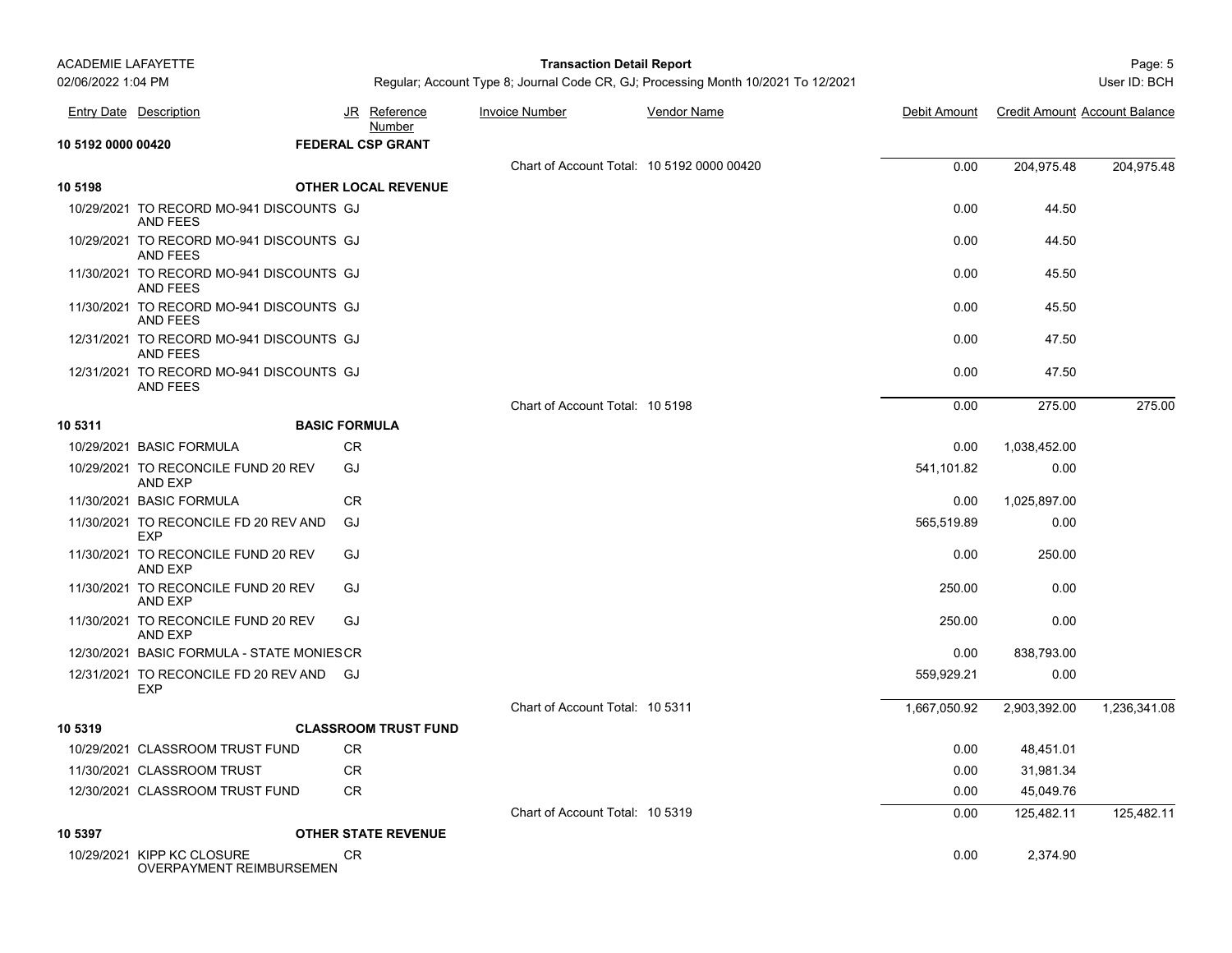### Page: 6 **Transaction Detail Report**

|                       | <b>Entry Date Description</b>                                | JR        | <u>Reference</u><br>Number                 | <b>Invoice Number</b>           | Vendor Name | Debit Amount | <b>Credit Amount Account Balance</b> |            |
|-----------------------|--------------------------------------------------------------|-----------|--------------------------------------------|---------------------------------|-------------|--------------|--------------------------------------|------------|
| 10 5397               |                                                              |           | <b>OTHER STATE REVENUE</b>                 |                                 |             |              |                                      |            |
|                       |                                                              |           |                                            | Chart of Account Total: 10 5397 |             | 0.00         | 2,374.90                             | 2,374.90   |
| 10 5412               | <b>MEDICAID</b>                                              |           |                                            |                                 |             |              |                                      |            |
|                       | 11/30/2021 MEDICAID                                          | CR        |                                            |                                 |             | 0.00         | 9,708.81                             |            |
|                       | 12/31/2021 MEDICAID                                          | CR        |                                            |                                 |             | 0.00         | 4,553.61                             |            |
|                       |                                                              |           |                                            | Chart of Account Total: 10 5412 |             | 0.00         | 14,262.42                            | 14,262.42  |
| 10 5441               |                                                              |           | <b>PART B SPECIAL ED</b>                   |                                 |             |              |                                      |            |
|                       | 10/29/2021 SPEC ED PART B ENTITLEMENT CR                     |           |                                            |                                 |             | 0.00         | 163,807.63                           |            |
|                       |                                                              |           |                                            | Chart of Account Total: 10 5441 |             | 0.00         | 163,807.63                           | 163,807.63 |
| 10 5445               |                                                              |           | FEDERAL SCHOOL LUNCH PROGRAM               |                                 |             |              |                                      |            |
|                       | 10/29/2021 FOOD & NUTRITION LUNCH                            | <b>CR</b> |                                            |                                 |             | 0.00         | 51,667.96                            |            |
|                       | 11/30/2021 FOOD & NUTRITION LUNCH                            | <b>CR</b> |                                            |                                 |             | 0.00         | 34,159.34                            |            |
|                       | 12/30/2021 FOOD & NURTRITION SERVICES CR<br><b>LUNCH</b>     |           |                                            |                                 |             | 0.00         | 36,360.04                            |            |
|                       | 12/30/2021 FOOD & NUTRITION SERVICES<br><b>LUNCH</b>         | <b>CR</b> |                                            |                                 |             | 36,360.04    | 0.00                                 |            |
|                       |                                                              |           |                                            | Chart of Account Total: 10 5445 |             | 36,360.04    | 122,187.34                           | 85,827.30  |
| 10 5446               |                                                              |           | <b>FOOD SERVICES BREAKFAST PAYMENT</b>     |                                 |             |              |                                      |            |
|                       | 10/29/2021 FOOD & NUTRITION BREAKFAST CR                     |           |                                            |                                 |             | 0.00         | 17,321.85                            |            |
|                       | 11/30/2021 FOOD & NUTRITION BREAKFAST CR                     |           |                                            |                                 |             | 0.00         | 13,383.25                            |            |
|                       | 12/30/2021 FOOD & NURTRITION SERVICES CR<br><b>BREAKFAST</b> |           |                                            |                                 |             | 0.00         | 14,060.05                            |            |
|                       | 12/30/2021 FOOD & NUTRITION SERVICES<br><b>BREAKFAST</b>     | CR.       |                                            |                                 |             | 14,060.05    | 0.00                                 |            |
|                       |                                                              |           |                                            | Chart of Account Total: 10 5446 |             | 14,060.05    | 44.765.15                            | 30,705.10  |
| 10 5451               | <b>TITLE I</b>                                               |           |                                            |                                 |             |              |                                      |            |
| 10/29/2021 TITLE 1    |                                                              | <b>CR</b> |                                            |                                 |             | 0.00         | 145,107.54                           |            |
|                       |                                                              |           |                                            | Chart of Account Total: 10 5451 |             | 0.00         | 145,107.54                           | 145,107.54 |
| 10 5461               | <b>TITLE IV.A</b>                                            |           |                                            |                                 |             |              |                                      |            |
|                       | 10/29/2021 TITLE IV.A                                        | <b>CR</b> |                                            |                                 |             | 0.00         | 11,758.65                            |            |
|                       |                                                              |           |                                            | Chart of Account Total: 10 5461 |             | 0.00         | 11,758.65                            | 11,758.65  |
| 10 5465               | <b>TITLE II.A</b>                                            |           |                                            |                                 |             |              |                                      |            |
| 10/29/2021 TITLE II.A |                                                              | <b>CR</b> |                                            |                                 |             | 0.00         | 24,318.87                            |            |
|                       |                                                              |           |                                            | Chart of Account Total: 10 5465 |             | 0.00         | 24,318.87                            | 24.318.87  |
| 10 5471               |                                                              |           | <b>FOOD &amp; NUTRITION SERVICES CNEOC</b> |                                 |             |              |                                      |            |
|                       | 12/30/2021 FOOD & NUTRITION SERVICES<br><b>CNEOC</b>         | CR        |                                            |                                 |             | 0.00         | 7,039.84                             |            |
|                       | 12/30/2021 FOOD & NUTRITION SERVICES                         | <b>CR</b> |                                            |                                 |             | 7,039.84     | 0.00                                 |            |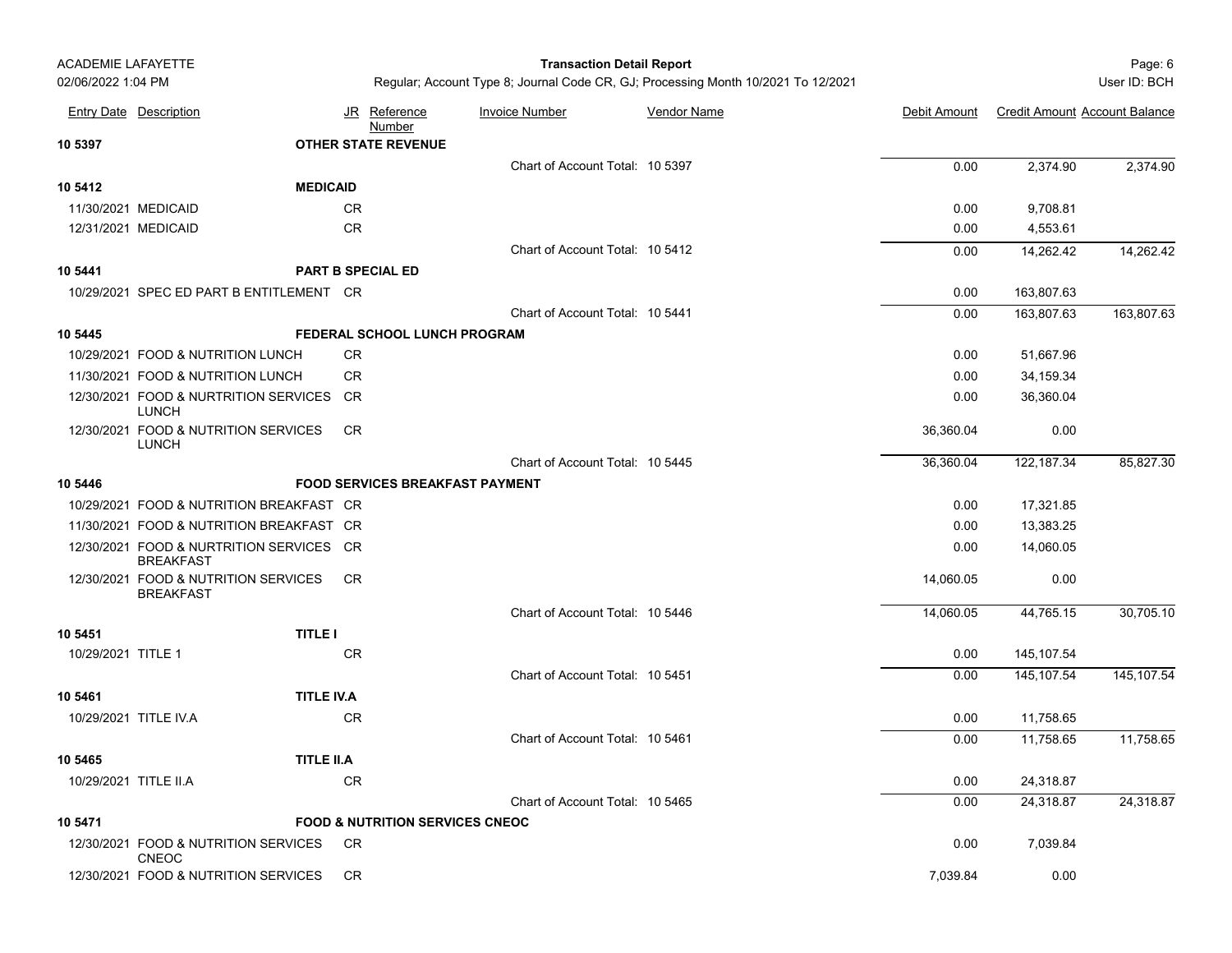### Page: 7 **Transaction Detail Report**

|                        | <b>Entry Date Description</b>                                |               | JR Reference<br>Number                     | <b>Invoice Number</b>           | <b>Vendor Name</b>                             | Debit Amount | <b>Credit Amount Account Balance</b> |              |
|------------------------|--------------------------------------------------------------|---------------|--------------------------------------------|---------------------------------|------------------------------------------------|--------------|--------------------------------------|--------------|
| 10 5471                |                                                              |               | <b>FOOD &amp; NUTRITION SERVICES CNEOC</b> |                                 |                                                |              |                                      |              |
|                        | <b>CNEOC</b>                                                 |               |                                            |                                 |                                                |              |                                      |              |
|                        |                                                              |               |                                            | Chart of Account Total: 10 5471 |                                                | 7,039.84     | 7,039.84                             | 0.00         |
|                        |                                                              |               |                                            | Account Type Total:             | Revenue                                        | 1,771,474.01 | 4,689,737.07                         | 2,918,263.06 |
|                        |                                                              |               |                                            | Fund Total:                     | 10                                             | 1,771,474.01 | 4,689,737.07                         | 2,918,263.06 |
| 20<br>Fund:            | <b>SPECIAL REVENUE</b>                                       |               |                                            |                                 |                                                |              |                                      |              |
| 20 5113                |                                                              | <b>PROP C</b> |                                            |                                 |                                                |              |                                      |              |
| 10/29/2021 PROP C      |                                                              |               | CR.                                        |                                 |                                                | 0.00         | 48,056.33                            |              |
| 11/30/2021 PROP C      |                                                              |               | ${\sf CR}$                                 |                                 |                                                | 0.00         | 34,241.62                            |              |
| 12/30/2021 PROP C      |                                                              |               | ${\sf CR}$                                 |                                 |                                                | 0.00         | 44,461.07                            |              |
|                        |                                                              |               |                                            | Chart of Account Total: 20 5113 |                                                | 0.00         | 126,759.02                           | 126,759.02   |
| 20 5192 0000 00000 194 |                                                              |               | <b>ANNUAL FUND</b>                         |                                 |                                                |              |                                      |              |
|                        | 10/29/2021 TO RECLASSIFY ANNUAL FUND<br><b>CONTRIBUTIONS</b> |               | GJ                                         |                                 |                                                | 110.00       | 0.00                                 |              |
|                        | 11/30/2021 TO RECLASS ANNUAL FUND<br><b>CONTRIBUTIONS</b>    |               | GJ                                         |                                 |                                                | 110.00       | 0.00                                 |              |
|                        | 12/31/2021 TO RECLASSIFY ANNUAL FUND<br><b>CONTRIBUTIONS</b> |               | GJ                                         |                                 |                                                | 110.00       | 0.00                                 |              |
|                        |                                                              |               |                                            |                                 | Chart of Account Total: 20 5192 0000 00000 194 | 330.00       | 0.00                                 | (330.00)     |
| 20 5311                |                                                              |               | <b>BASIC FORMULA</b>                       |                                 |                                                |              |                                      |              |
|                        | 10/29/2021 TO RECONCILE FUND 20 REV<br>AND EXP               |               | GJ                                         |                                 |                                                | 0.00         | 541,101.82                           |              |
|                        | 11/30/2021 TO RECONCILE FD 20 REV AND<br><b>EXP</b>          |               | GJ                                         |                                 |                                                | 0.00         | 565,519.89                           |              |
|                        | 11/30/2021 TO RECONCILE FUND 20 REV<br>AND EXP               |               | GJ                                         |                                 |                                                | 250.00       | 0.00                                 |              |
|                        | 11/30/2021 TO RECONCILE FUND 20 REV<br><b>AND EXP</b>        |               | GJ                                         |                                 |                                                | 0.00         | 250.00                               |              |
|                        | 11/30/2021 TO RECONCILE FUND 20 REV<br>AND EXP               |               | GJ                                         |                                 |                                                | 0.00         | 250.00                               |              |
|                        | 12/31/2021 TO RECONCILE FD 20 REV AND<br><b>EXP</b>          |               | GJ                                         |                                 |                                                | 0.00         | 559,929.21                           |              |
|                        |                                                              |               |                                            | Chart of Account Total: 20 5311 |                                                | 250.00       | 1,667,050.92                         | 1,666,800.92 |
|                        |                                                              |               |                                            | Account Type Total:             | Revenue                                        | 580.00       | 1,793,809.94                         | 1,793,229.94 |
|                        |                                                              |               |                                            | Fund Total:                     | 20                                             | 580.00       | 1,793,809.94                         | 1,793,229.94 |
| 40<br>Fund:            | <b>CAPITAL PROJECTS</b>                                      |               |                                            |                                 |                                                |              |                                      |              |
| 40 5192 0000 00111 194 |                                                              |               | <b>ANNUAL FUND RAISER</b>                  |                                 |                                                |              |                                      |              |
|                        | 10/29/2021 ANNUAL FUND                                       |               | CR                                         |                                 |                                                | 0.00         | 831.87                               |              |
|                        | 11/30/2021 ANNUAL FUND                                       |               | CR.                                        |                                 |                                                | 0.00         | 841.87                               |              |